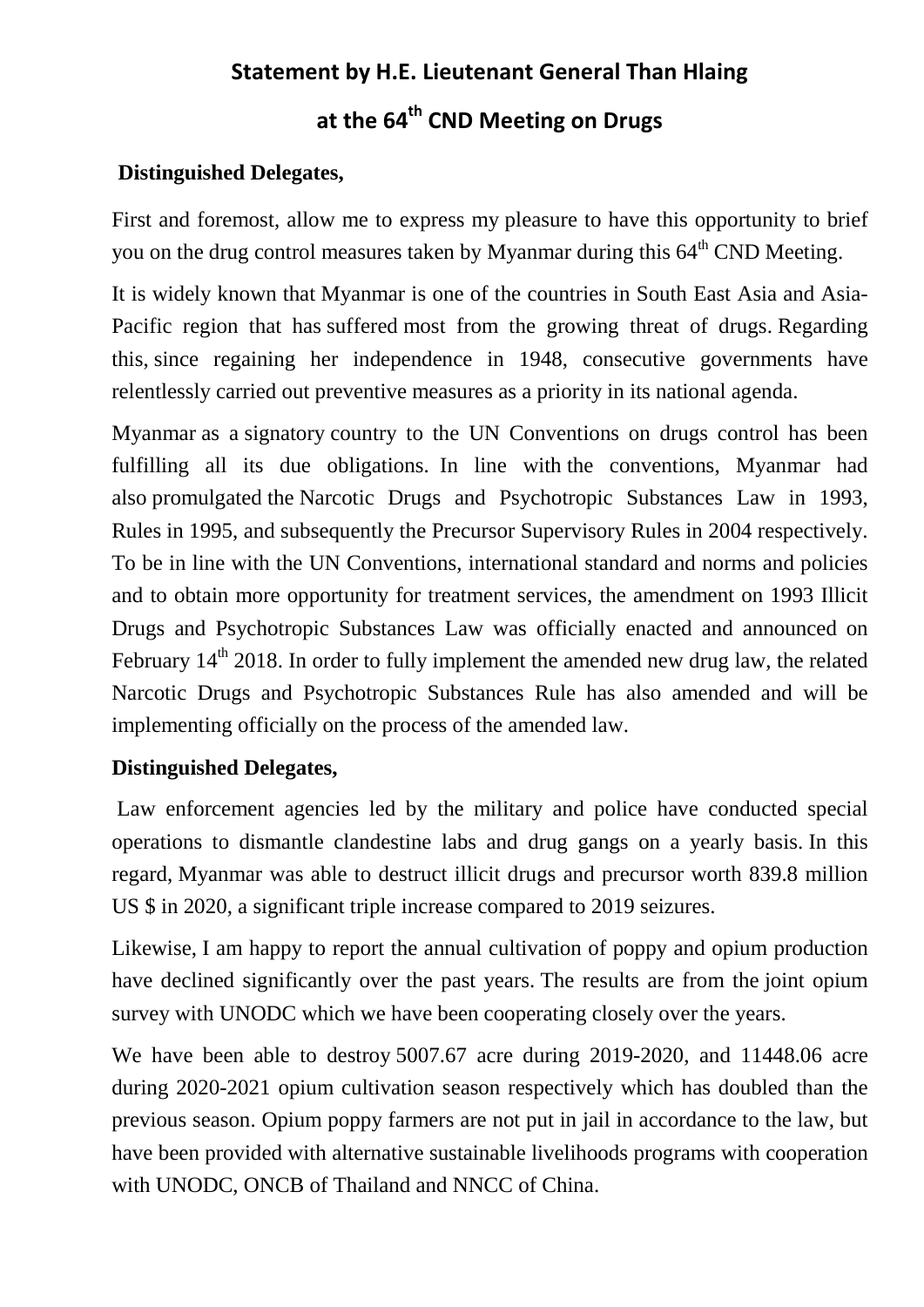With a view to upgrade the livelihoods of the opium farmers, Myanmar had signed an MoU with Malango Company from France to export coffee seeds from alternative development areas in the country, and plans to export 600 tons of coffee seeds to European countries are underway as well. We have successfully exported 100 tons of coffee seeds in 2020.

#### **Distinguished Delegates,**

As the stability of the state is somehow related to the growing threat of illicit drugs, the government is persistently collaborating with ethic–armed groups in signing the National Conciliation Agreement to maintain peace in the country.

However, even though we are witnessing the decline of poppy cultivation and opium production in recent years, the increase of ATS production has become a main threat to the country. We believe that the only way to stop the growing threat of ATS production is to take full control and close cooperation to prevent the diversion and illicit trafficking of precursor chemicals from neighboring countries. I would also like to reiterate that Myanmar as a developing agro based country does not have the capacity to produce any type of precursors.

#### **Distinguished Delegates,**

On another front, in accordance and in line with the UNGASS goals, Myanmar has drafted a new National Drug Control Policy since  $20<sup>th</sup>$  February of 2018. Moreover, 1993 Narcotic Drugs and Psychotropic Substances Law were also amended on 14<sup>th</sup> February of 2018 to be in line with international standard and norms opening up more opportunities for drug treatment and rehabilitation. In order to solve the mounting threat of drugs, financial and technical support from the international community is highly essential, thus we hope that our international counterparts will assist us to this end.

### **Distinguished Delegates,**

Before concluding my speech, I would like to reiterate that the cooperation mechanism among every country is one of the crucial factors to solve the growing threat of drugs in our region. Only in this way, we would be able to prevent drug chemists from entering Myanmar and stop drug production in addition to precursor control in respective countries.